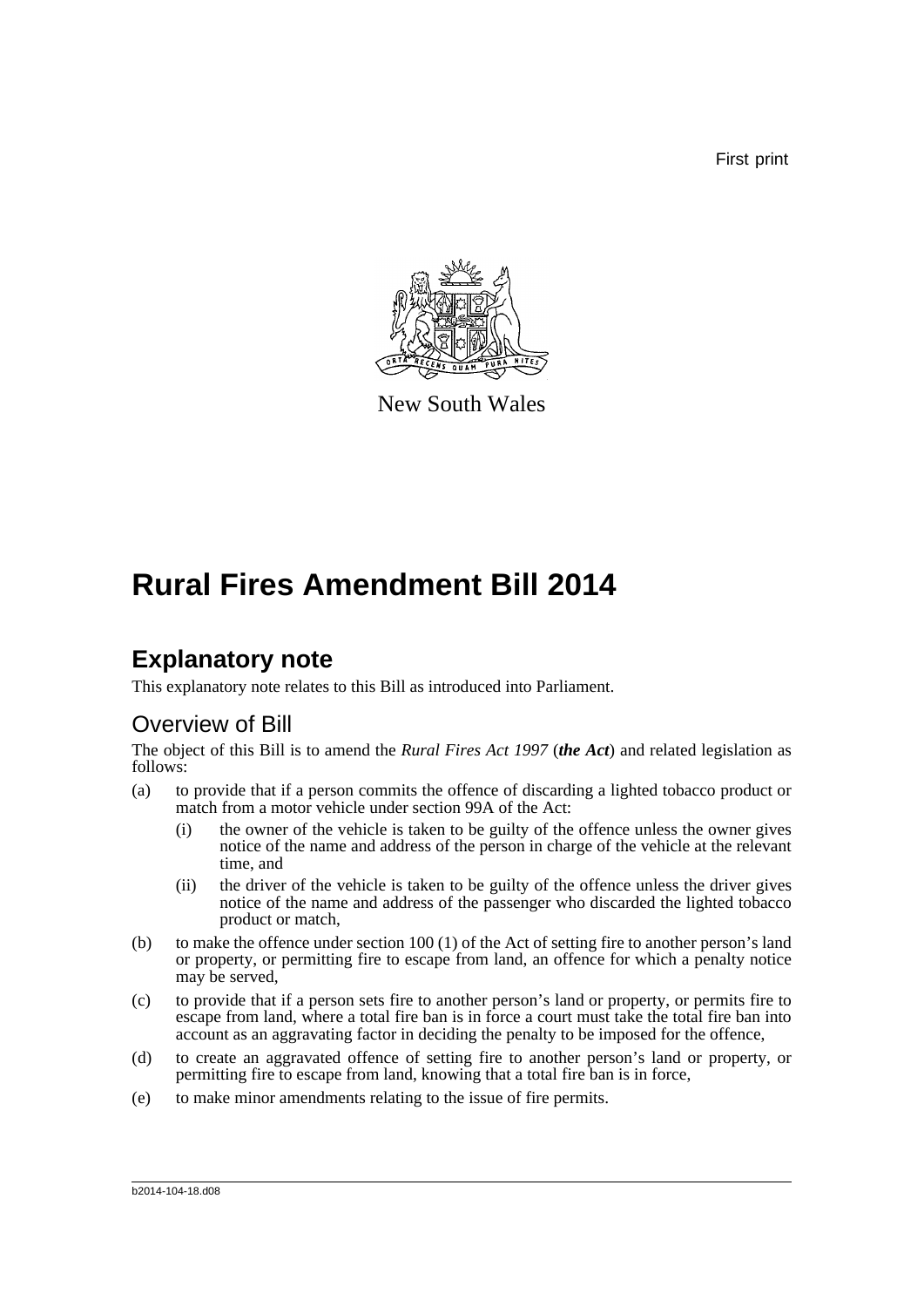### Outline of provisions

**Clause 1** sets out the name (also called the short title) of the proposed Act.

**Clause 2** provides for the commencement of the proposed Act on the date of assent to the proposed Act.

### **Schedule 1 Amendment of Rural Fires Act 1997 No 65**

#### **Offence of discarding lighted tobacco product or match from vehicle—deeming provision**

Section 99A of the Act makes it an offence to discard a lighted tobacco product or match or any incandescent material on any land. **Schedule 1 [4]** deems the owner and driver of a motor vehicle from which such an object is discarded to be guilty of the offence unless:

- (a) the owner was not in the vehicle and either gives notice of the name and address of the person in charge of the vehicle at the relevant time or shows that the owner did not know (and could not with reasonable diligence have ascertained) those details, and
- (b) the driver gives notice of the name and address of the passenger who discarded the lighted tobacco product or match and shows that the driver did not know (and could not with reasonable diligence have ascertained) those details.

Notice of the details of the person in charge of the vehicle, or of the passenger, must be verified by statutory declaration. The proposed amendment also creates further exceptions to the deeming provision where the vehicle is a passenger vehicle or stolen. **Schedule 1 [3]** is a consequential amendment.

#### **Offence of setting fire to land etc—aggravating factor and aggravated offence**

**Schedule 1 [5]** provides that if a person sets fire to another person's land or property, or permits fire to escape from land, where a total fire ban is in force a court must take the total fire ban into account as an aggravating factor in deciding the penalty to be imposed for the offence. It also creates an aggravated offence of setting fire to another person's land or property, or permitting fire to escape from land, knowing that a total fire ban is in force. The aggravated offence will require the prosecution to prove, in addition to the elements of the offence in existing section 100 (1), that a total fire ban was in force where the accused set fire to land or property, or permitted fire to escape from land, and that the accused knew the total fire ban was in force. The aggravated offence carries a maximum penalty of 1,200 penalty units or imprisonment for 7 years or both. If the accused is charged with the aggravated offence but the prosecution is unable to prove the aggravating elements (that a total fire ban was in force and that the accused knew of the total fire ban), the accused may still be found guilty of the offence under existing section 100 (1). **Schedule 1 [6]** makes the aggravated offence an indictable offence. **Schedule 1 [7]** inserts transitional provisions.

### **Fire permits**

**Schedule 1 [2]** expands the circumstances in which the Commissioner of the NSW Rural Fire Service or the Commissioner of Fire and Rescue NSW may issue a fire permit authorising a person to light a fire during a bush fire danger period for a specified purpose to include circumstances in which lighting a fire for that purpose does not contravene any other Act or law. At present, such a permit may only be issued if a bush fire hazard reduction certificate has been issued in respect of the purpose or an approval, consent or authority required for the purpose has been given. **Schedule 1 [1]** makes a minor related amendment.

### **Schedule 2 Amendment of other legislation**

**Schedule 2.1 [2]** amends the *Rural Fires Regulation 2013* to make the offence under section 100 (1) of the Act of setting fire to another person's land or property, or permitting fire to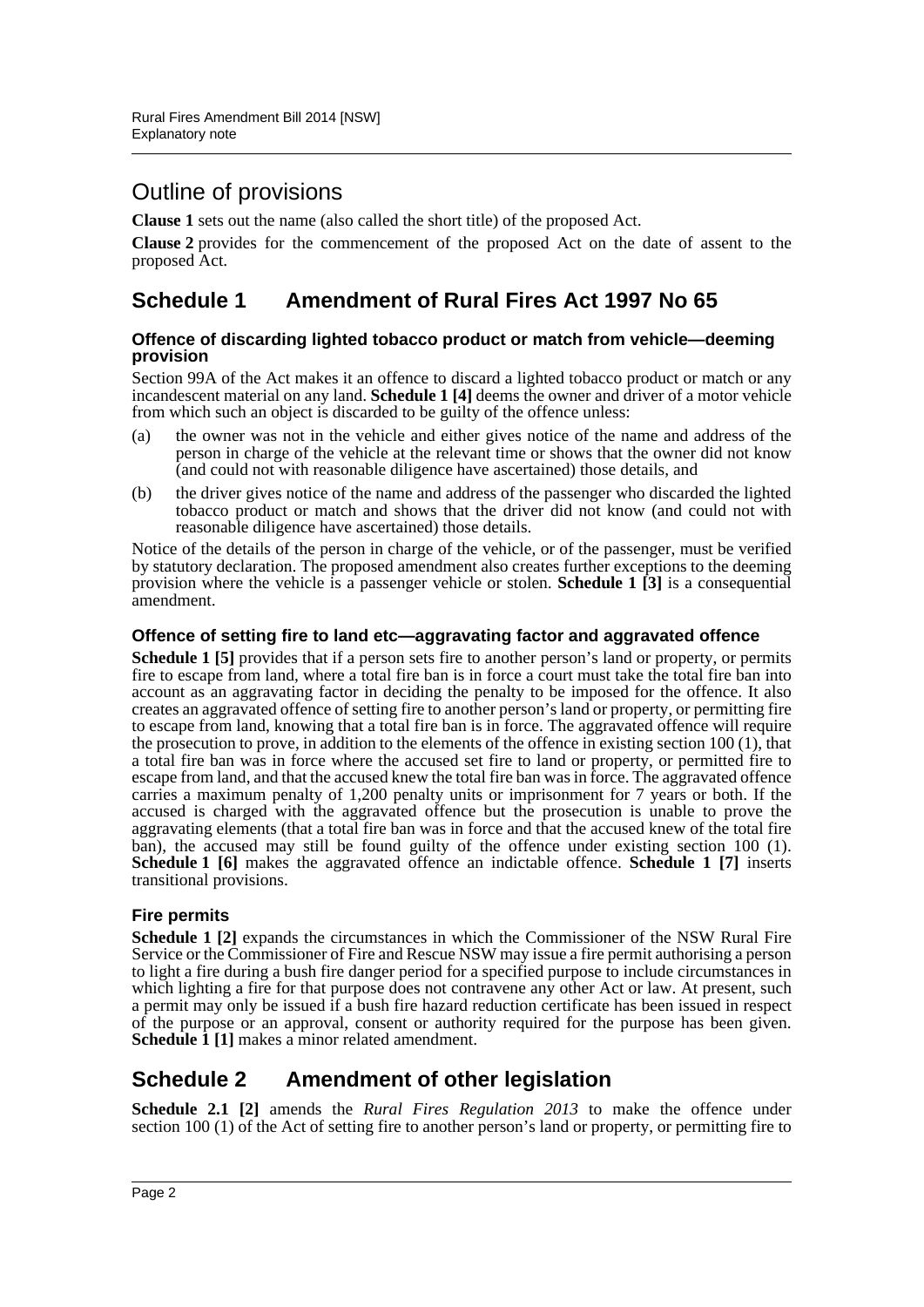escape from land, an offence that may be dealt with by a penalty notice of \$2,200. **Schedule 2.1 [1]** makes an amendment consequential on the amendment made by Schedule 1 [4].

**Schedule 2.2 [2]** amends the *Criminal Procedure Act 1986* to provide that the aggravated offence of setting fire to another person's land or property, or permitting fire to escape from land, knowing that a total fire ban is in force, is to be tried summarily in the Local Court unless the prosecutor elects to have the offence dealt with on indictment. **Schedule 2.2 [1]** provides that, if the offence is dealt with summarily, the maximum monetary penalty that may be imposed is 100 penalty units.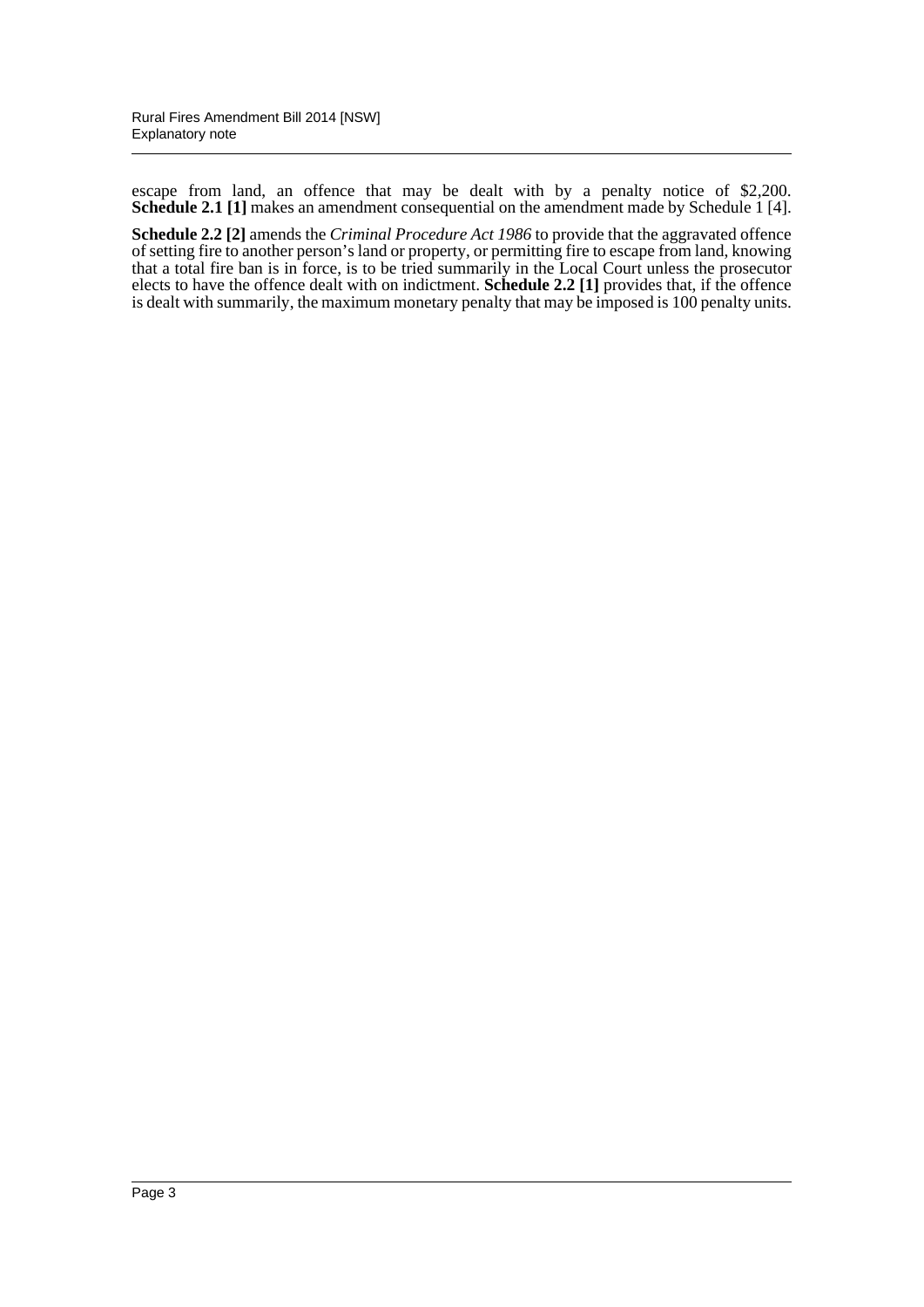First print



New South Wales

# **Rural Fires Amendment Bill 2014**

# **Contents**

|            |                                           | Page                 |
|------------|-------------------------------------------|----------------------|
|            | Name of Act                               | 2                    |
| 2.         | Commencement                              | $\mathcal{P} \equiv$ |
| Schedule 1 | Amendment of Rural Fires Act 1997 No 65   | 3                    |
|            | Schedule 2 Amendment of other legislation | 6                    |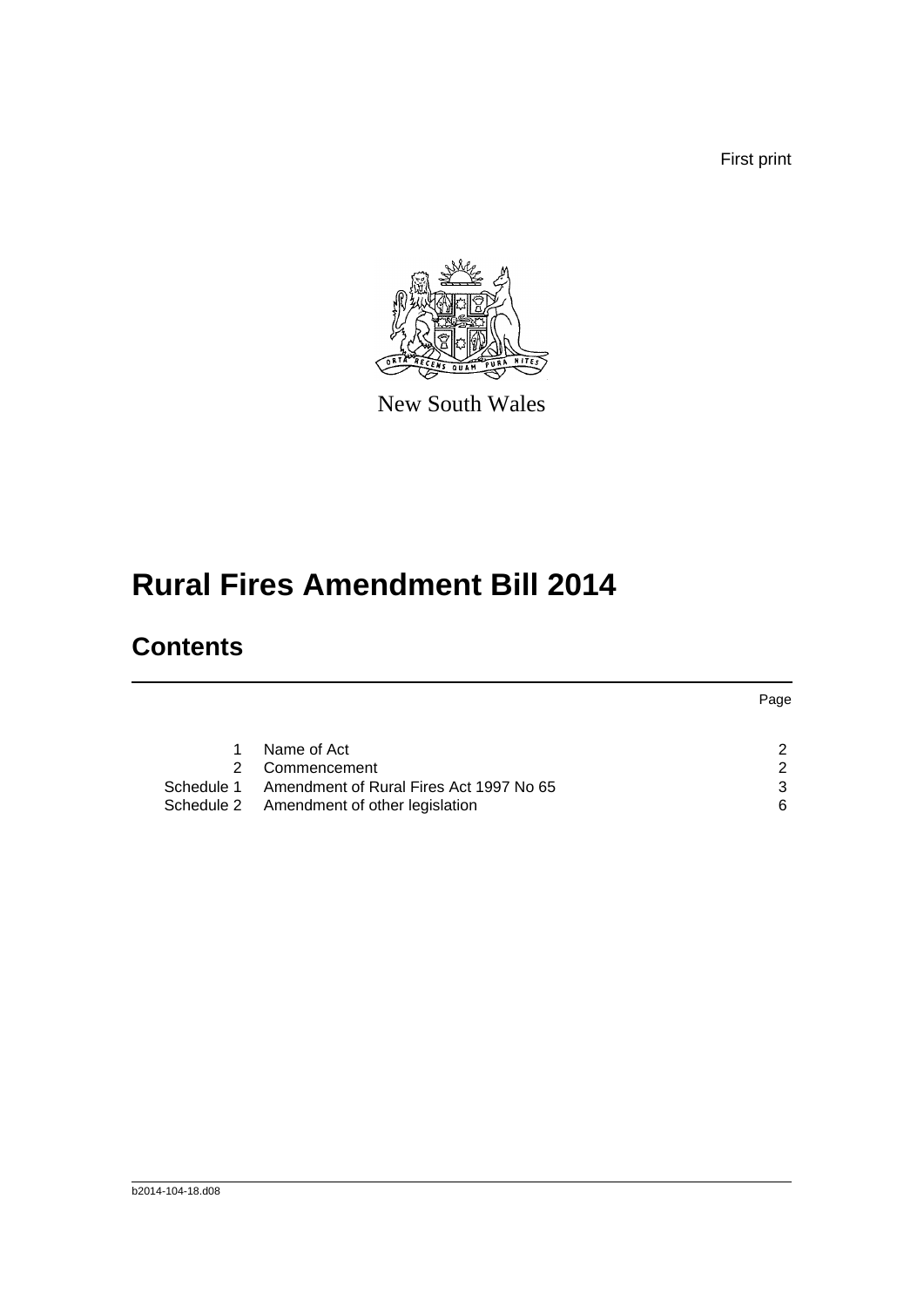

New South Wales

# **Rural Fires Amendment Bill 2014**

No , 2014

### **A Bill for**

An Act to amend the *Rural Fires Act 1997* and other legislation to make further provision with respect to fire-related offences and fire permits.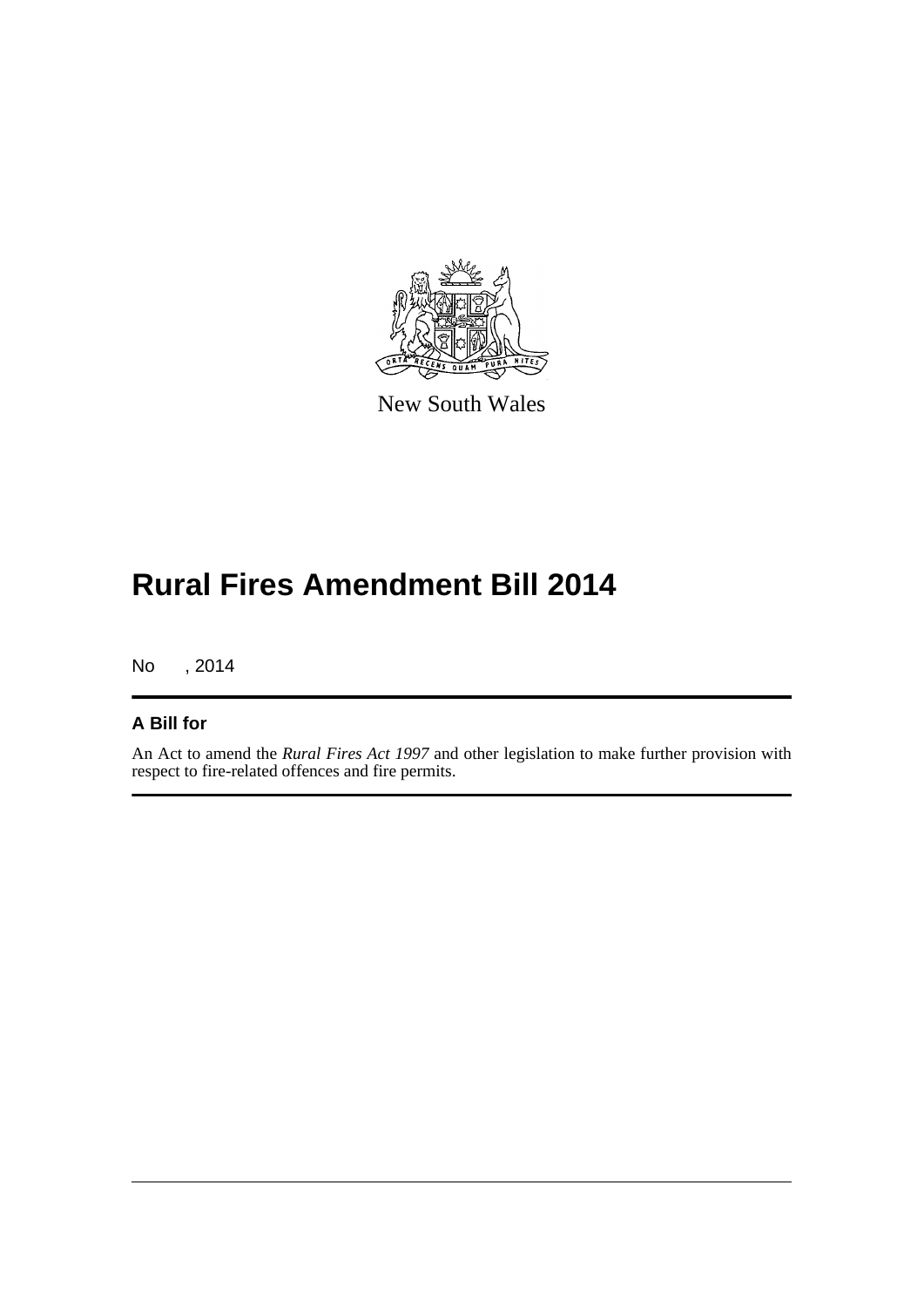<span id="page-5-1"></span><span id="page-5-0"></span>

| The Legislature of New South Wales enacts: |                                                         |   |
|--------------------------------------------|---------------------------------------------------------|---|
| 1                                          | Name of Act                                             | 2 |
|                                            | This Act is the <i>Rural Fires Amendment Act 2014</i> . |   |
|                                            | <b>Commencement</b>                                     | 4 |
|                                            | This Act commences on the date of assent to this Act.   | 5 |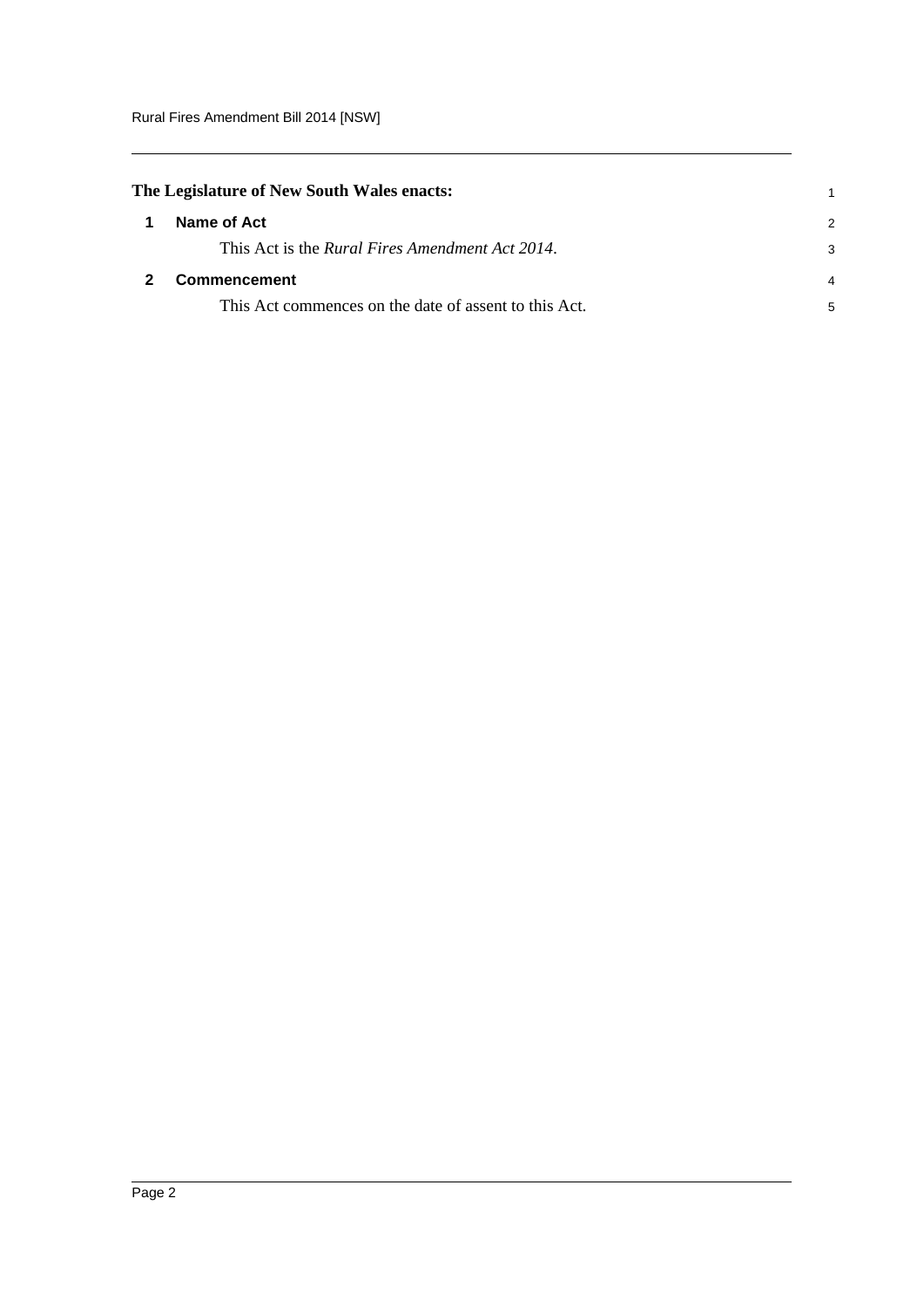<span id="page-6-0"></span>

| <b>Section 89 Issue of permits</b><br>[1]<br>Omit "must not issue a fire permit for a purpose unless" from section 89 (2).<br>Insert instead "may issue a fire permit for a purpose only if".<br>Section 89 (2) (c)<br>$[2]$<br>Insert at the end of section $89(2)$ (b):<br>, or<br>lighting a fire for the purpose does not contravene any other Act or law.<br>(c)<br>$[3]$<br>Section 99A Offences-discarding lighted cigarettes etc<br>Insert "(a <i>fire risk object</i> )" after "incandescent material".<br>[4]<br>Section 99A (2)-(10)<br>Insert at the end of section 99A:<br>(2)<br>Driver and owner of vehicle deemed guilty<br>If a fire risk object is, in contravention of subsection (1), discarded from a<br>motor vehicle, or from a trailer attached to a motor vehicle, the following are<br>taken to be guilty of an offence under that subsection:<br>in the case of a fire risk object discarded from a motor vehicle—the<br>(a)<br>driver of the motor vehicle,<br>in the case of a fire risk object discarded from a motor vehicle—the<br>(b)<br>owner of the motor vehicle,<br>in the case of a fire risk object discarded from a trailer attached to a<br>(c)<br>motor vehicle—the owner of the trailer.<br>(3)<br>Only one person liable<br>Subsection (2) does not affect the liability of the actual offender but, if a<br>penalty has been imposed on or recovered from any person in relation to the<br>offence (whether the actual offender, the driver or the owner), no further<br>penalty may be imposed on or recovered from any other person. In this<br>subsection, <i>penalty</i> includes a penalty under a penalty notice.<br><b>Exception for passenger vehicles</b><br>(4)<br>Subsection (2) does not apply if:<br>the motor vehicle is a bus, taxi or other public transport vehicle and is<br>(a)<br>being used at the time to convey a public passenger, and<br>the fire risk object was discarded by that passenger.<br>(b)<br>(5)<br><b>Exception for stolen vehicles</b><br>Subsection $(2)$ (b) does not apply if the motor vehicle was at the time a stolen<br>motor vehicle or a motor vehicle illegally taken or used.<br>(6)<br><b>Exception for stolen trailers</b><br>Subsection $(2)$ (c) does not apply if the trailer was at the time a stolen trailer<br>or a trailer illegally taken or used. | <b>Schedule 1</b> | <b>Amendment of Rural Fires Act 1997 No 65</b> | $\mathbf{1}$               |
|-------------------------------------------------------------------------------------------------------------------------------------------------------------------------------------------------------------------------------------------------------------------------------------------------------------------------------------------------------------------------------------------------------------------------------------------------------------------------------------------------------------------------------------------------------------------------------------------------------------------------------------------------------------------------------------------------------------------------------------------------------------------------------------------------------------------------------------------------------------------------------------------------------------------------------------------------------------------------------------------------------------------------------------------------------------------------------------------------------------------------------------------------------------------------------------------------------------------------------------------------------------------------------------------------------------------------------------------------------------------------------------------------------------------------------------------------------------------------------------------------------------------------------------------------------------------------------------------------------------------------------------------------------------------------------------------------------------------------------------------------------------------------------------------------------------------------------------------------------------------------------------------------------------------------------------------------------------------------------------------------------------------------------------------------------------------------------------------------------------------------------------------------------------------------------------------------------------------------------------------------------------------------------------------------------------------------------------------------------------|-------------------|------------------------------------------------|----------------------------|
|                                                                                                                                                                                                                                                                                                                                                                                                                                                                                                                                                                                                                                                                                                                                                                                                                                                                                                                                                                                                                                                                                                                                                                                                                                                                                                                                                                                                                                                                                                                                                                                                                                                                                                                                                                                                                                                                                                                                                                                                                                                                                                                                                                                                                                                                                                                                                             |                   |                                                | $\overline{2}$             |
|                                                                                                                                                                                                                                                                                                                                                                                                                                                                                                                                                                                                                                                                                                                                                                                                                                                                                                                                                                                                                                                                                                                                                                                                                                                                                                                                                                                                                                                                                                                                                                                                                                                                                                                                                                                                                                                                                                                                                                                                                                                                                                                                                                                                                                                                                                                                                             |                   |                                                | 3                          |
|                                                                                                                                                                                                                                                                                                                                                                                                                                                                                                                                                                                                                                                                                                                                                                                                                                                                                                                                                                                                                                                                                                                                                                                                                                                                                                                                                                                                                                                                                                                                                                                                                                                                                                                                                                                                                                                                                                                                                                                                                                                                                                                                                                                                                                                                                                                                                             |                   |                                                | 4                          |
|                                                                                                                                                                                                                                                                                                                                                                                                                                                                                                                                                                                                                                                                                                                                                                                                                                                                                                                                                                                                                                                                                                                                                                                                                                                                                                                                                                                                                                                                                                                                                                                                                                                                                                                                                                                                                                                                                                                                                                                                                                                                                                                                                                                                                                                                                                                                                             |                   |                                                | 5                          |
|                                                                                                                                                                                                                                                                                                                                                                                                                                                                                                                                                                                                                                                                                                                                                                                                                                                                                                                                                                                                                                                                                                                                                                                                                                                                                                                                                                                                                                                                                                                                                                                                                                                                                                                                                                                                                                                                                                                                                                                                                                                                                                                                                                                                                                                                                                                                                             |                   |                                                | 6                          |
|                                                                                                                                                                                                                                                                                                                                                                                                                                                                                                                                                                                                                                                                                                                                                                                                                                                                                                                                                                                                                                                                                                                                                                                                                                                                                                                                                                                                                                                                                                                                                                                                                                                                                                                                                                                                                                                                                                                                                                                                                                                                                                                                                                                                                                                                                                                                                             |                   |                                                | $\overline{7}$             |
|                                                                                                                                                                                                                                                                                                                                                                                                                                                                                                                                                                                                                                                                                                                                                                                                                                                                                                                                                                                                                                                                                                                                                                                                                                                                                                                                                                                                                                                                                                                                                                                                                                                                                                                                                                                                                                                                                                                                                                                                                                                                                                                                                                                                                                                                                                                                                             |                   |                                                | 8                          |
|                                                                                                                                                                                                                                                                                                                                                                                                                                                                                                                                                                                                                                                                                                                                                                                                                                                                                                                                                                                                                                                                                                                                                                                                                                                                                                                                                                                                                                                                                                                                                                                                                                                                                                                                                                                                                                                                                                                                                                                                                                                                                                                                                                                                                                                                                                                                                             |                   |                                                | $\boldsymbol{9}$           |
|                                                                                                                                                                                                                                                                                                                                                                                                                                                                                                                                                                                                                                                                                                                                                                                                                                                                                                                                                                                                                                                                                                                                                                                                                                                                                                                                                                                                                                                                                                                                                                                                                                                                                                                                                                                                                                                                                                                                                                                                                                                                                                                                                                                                                                                                                                                                                             |                   |                                                | 10                         |
|                                                                                                                                                                                                                                                                                                                                                                                                                                                                                                                                                                                                                                                                                                                                                                                                                                                                                                                                                                                                                                                                                                                                                                                                                                                                                                                                                                                                                                                                                                                                                                                                                                                                                                                                                                                                                                                                                                                                                                                                                                                                                                                                                                                                                                                                                                                                                             |                   |                                                | 11                         |
|                                                                                                                                                                                                                                                                                                                                                                                                                                                                                                                                                                                                                                                                                                                                                                                                                                                                                                                                                                                                                                                                                                                                                                                                                                                                                                                                                                                                                                                                                                                                                                                                                                                                                                                                                                                                                                                                                                                                                                                                                                                                                                                                                                                                                                                                                                                                                             |                   |                                                | 12                         |
|                                                                                                                                                                                                                                                                                                                                                                                                                                                                                                                                                                                                                                                                                                                                                                                                                                                                                                                                                                                                                                                                                                                                                                                                                                                                                                                                                                                                                                                                                                                                                                                                                                                                                                                                                                                                                                                                                                                                                                                                                                                                                                                                                                                                                                                                                                                                                             |                   |                                                | 13                         |
|                                                                                                                                                                                                                                                                                                                                                                                                                                                                                                                                                                                                                                                                                                                                                                                                                                                                                                                                                                                                                                                                                                                                                                                                                                                                                                                                                                                                                                                                                                                                                                                                                                                                                                                                                                                                                                                                                                                                                                                                                                                                                                                                                                                                                                                                                                                                                             |                   |                                                | 14<br>15<br>16             |
|                                                                                                                                                                                                                                                                                                                                                                                                                                                                                                                                                                                                                                                                                                                                                                                                                                                                                                                                                                                                                                                                                                                                                                                                                                                                                                                                                                                                                                                                                                                                                                                                                                                                                                                                                                                                                                                                                                                                                                                                                                                                                                                                                                                                                                                                                                                                                             |                   |                                                | 17<br>18                   |
|                                                                                                                                                                                                                                                                                                                                                                                                                                                                                                                                                                                                                                                                                                                                                                                                                                                                                                                                                                                                                                                                                                                                                                                                                                                                                                                                                                                                                                                                                                                                                                                                                                                                                                                                                                                                                                                                                                                                                                                                                                                                                                                                                                                                                                                                                                                                                             |                   |                                                | 19<br>20                   |
|                                                                                                                                                                                                                                                                                                                                                                                                                                                                                                                                                                                                                                                                                                                                                                                                                                                                                                                                                                                                                                                                                                                                                                                                                                                                                                                                                                                                                                                                                                                                                                                                                                                                                                                                                                                                                                                                                                                                                                                                                                                                                                                                                                                                                                                                                                                                                             |                   |                                                | 21<br>22                   |
|                                                                                                                                                                                                                                                                                                                                                                                                                                                                                                                                                                                                                                                                                                                                                                                                                                                                                                                                                                                                                                                                                                                                                                                                                                                                                                                                                                                                                                                                                                                                                                                                                                                                                                                                                                                                                                                                                                                                                                                                                                                                                                                                                                                                                                                                                                                                                             |                   |                                                | 23                         |
|                                                                                                                                                                                                                                                                                                                                                                                                                                                                                                                                                                                                                                                                                                                                                                                                                                                                                                                                                                                                                                                                                                                                                                                                                                                                                                                                                                                                                                                                                                                                                                                                                                                                                                                                                                                                                                                                                                                                                                                                                                                                                                                                                                                                                                                                                                                                                             |                   |                                                | 24<br>25<br>26<br>27<br>28 |
|                                                                                                                                                                                                                                                                                                                                                                                                                                                                                                                                                                                                                                                                                                                                                                                                                                                                                                                                                                                                                                                                                                                                                                                                                                                                                                                                                                                                                                                                                                                                                                                                                                                                                                                                                                                                                                                                                                                                                                                                                                                                                                                                                                                                                                                                                                                                                             |                   |                                                | 29                         |
|                                                                                                                                                                                                                                                                                                                                                                                                                                                                                                                                                                                                                                                                                                                                                                                                                                                                                                                                                                                                                                                                                                                                                                                                                                                                                                                                                                                                                                                                                                                                                                                                                                                                                                                                                                                                                                                                                                                                                                                                                                                                                                                                                                                                                                                                                                                                                             |                   |                                                | 30                         |
|                                                                                                                                                                                                                                                                                                                                                                                                                                                                                                                                                                                                                                                                                                                                                                                                                                                                                                                                                                                                                                                                                                                                                                                                                                                                                                                                                                                                                                                                                                                                                                                                                                                                                                                                                                                                                                                                                                                                                                                                                                                                                                                                                                                                                                                                                                                                                             |                   |                                                | 31<br>32                   |
|                                                                                                                                                                                                                                                                                                                                                                                                                                                                                                                                                                                                                                                                                                                                                                                                                                                                                                                                                                                                                                                                                                                                                                                                                                                                                                                                                                                                                                                                                                                                                                                                                                                                                                                                                                                                                                                                                                                                                                                                                                                                                                                                                                                                                                                                                                                                                             |                   |                                                | 33                         |
|                                                                                                                                                                                                                                                                                                                                                                                                                                                                                                                                                                                                                                                                                                                                                                                                                                                                                                                                                                                                                                                                                                                                                                                                                                                                                                                                                                                                                                                                                                                                                                                                                                                                                                                                                                                                                                                                                                                                                                                                                                                                                                                                                                                                                                                                                                                                                             |                   |                                                | 34                         |
|                                                                                                                                                                                                                                                                                                                                                                                                                                                                                                                                                                                                                                                                                                                                                                                                                                                                                                                                                                                                                                                                                                                                                                                                                                                                                                                                                                                                                                                                                                                                                                                                                                                                                                                                                                                                                                                                                                                                                                                                                                                                                                                                                                                                                                                                                                                                                             |                   |                                                | 35<br>36                   |
|                                                                                                                                                                                                                                                                                                                                                                                                                                                                                                                                                                                                                                                                                                                                                                                                                                                                                                                                                                                                                                                                                                                                                                                                                                                                                                                                                                                                                                                                                                                                                                                                                                                                                                                                                                                                                                                                                                                                                                                                                                                                                                                                                                                                                                                                                                                                                             |                   |                                                | 37                         |
|                                                                                                                                                                                                                                                                                                                                                                                                                                                                                                                                                                                                                                                                                                                                                                                                                                                                                                                                                                                                                                                                                                                                                                                                                                                                                                                                                                                                                                                                                                                                                                                                                                                                                                                                                                                                                                                                                                                                                                                                                                                                                                                                                                                                                                                                                                                                                             |                   |                                                | 38<br>39                   |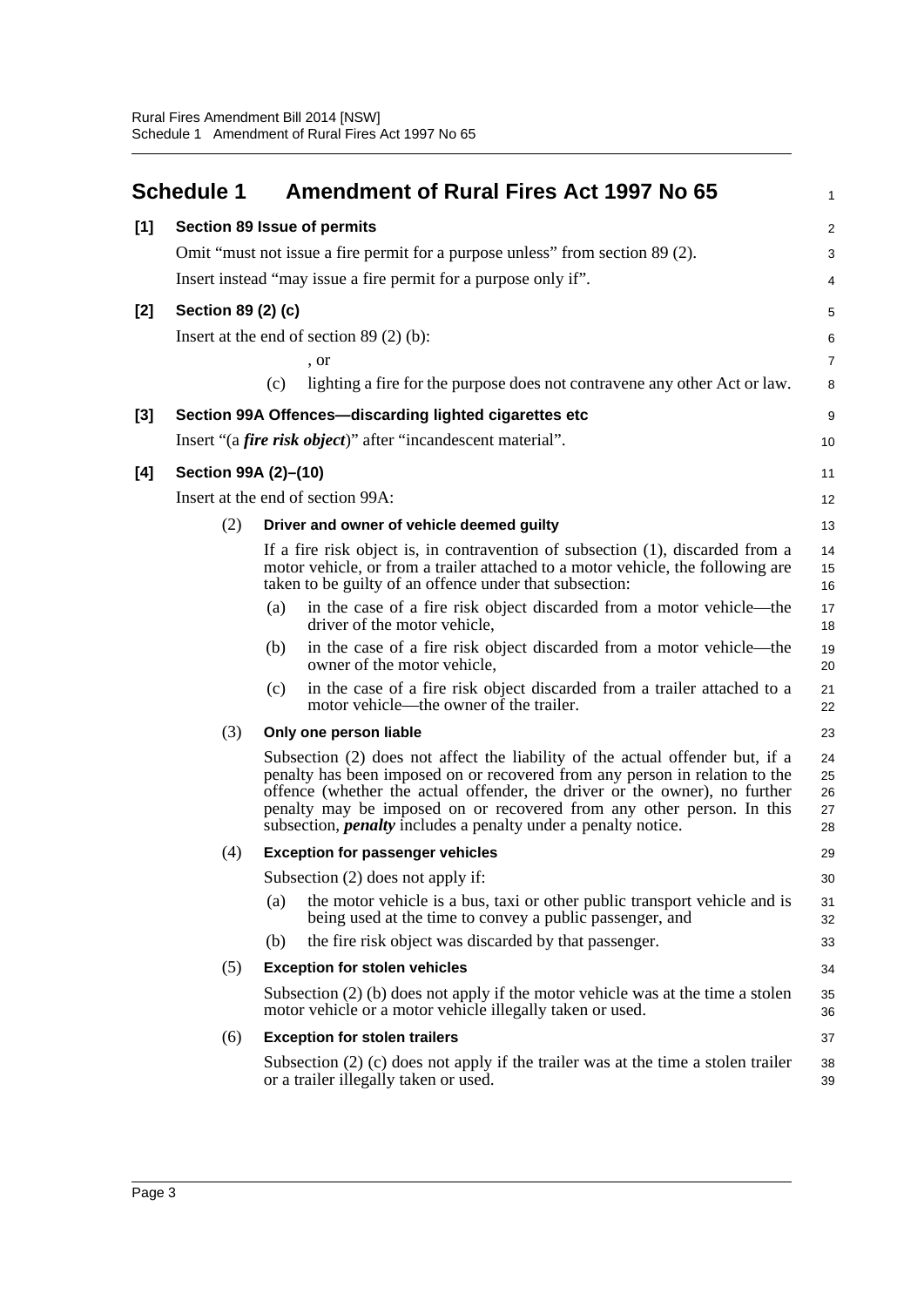*Road Transport Act 2013*.

#### (7) **Exception for owner when not driver** Subsection (2) (b) or (c) does not apply if the owner was not in the motor vehicle, including the motor vehicle to which the trailer was attached, at the relevant time and: (a) gives notice in accordance with subsection (9) of the name and address of the person who was in charge of the motor vehicle at the relevant time, or (b) satisfies the officer who gave the penalty notice for the offence or the court dealing with the offence (as the case requires) that the owner did not know, and could not with reasonable diligence have ascertained, that name and address. A notice under this subsection is, in proceedings against the person named in the notice for an offence under subsection (1), evidence that the person was driving the motor vehicle at the relevant time. (8) **Exception for driver when not offender** Subsection (2) (a) does not apply if the driver: (a) gives notice in accordance with subsection (9) of the name and address of the passenger in the motor vehicle who discarded the fire risk object, or (b) satisfies the officer who gave the penalty notice for the offence or the court dealing with the offence (as the case requires) that the driver did not discard the fire risk object and did not know, and could not with reasonable diligence have ascertained, the name and address of the passenger who discarded the fire risk object. A notice under this subsection is, in proceedings against the person named in the notice for an offence under subsection (1), evidence that the person discarded the fire risk object from the motor vehicle. (9) **Notice given by owner or driver** A notice for the purposes of subsection (7) (a) or (8) (a) must be verified by statutory declaration and: (a) if a penalty notice has been given for the offence—the notice must be given to an officer specified in the penalty notice for the purpose within 28 days after service of the penalty notice, or (b) if a court is dealing with the offence—the notice must be given to the prosecutor within 28 days after service of the summons or court attendance notice for the offence. (10) **Definitions** In this section: *motor vehicle* and *owner* of a motor vehicle have the same meanings as in the 1 2 3 4 5 6 7 8 9 10 11 12 13 14 15 16 17 18 19 20 21 22 23 24 25 26 27 28 29 30 31 32 33 34 35 36 37 38 39

 $40$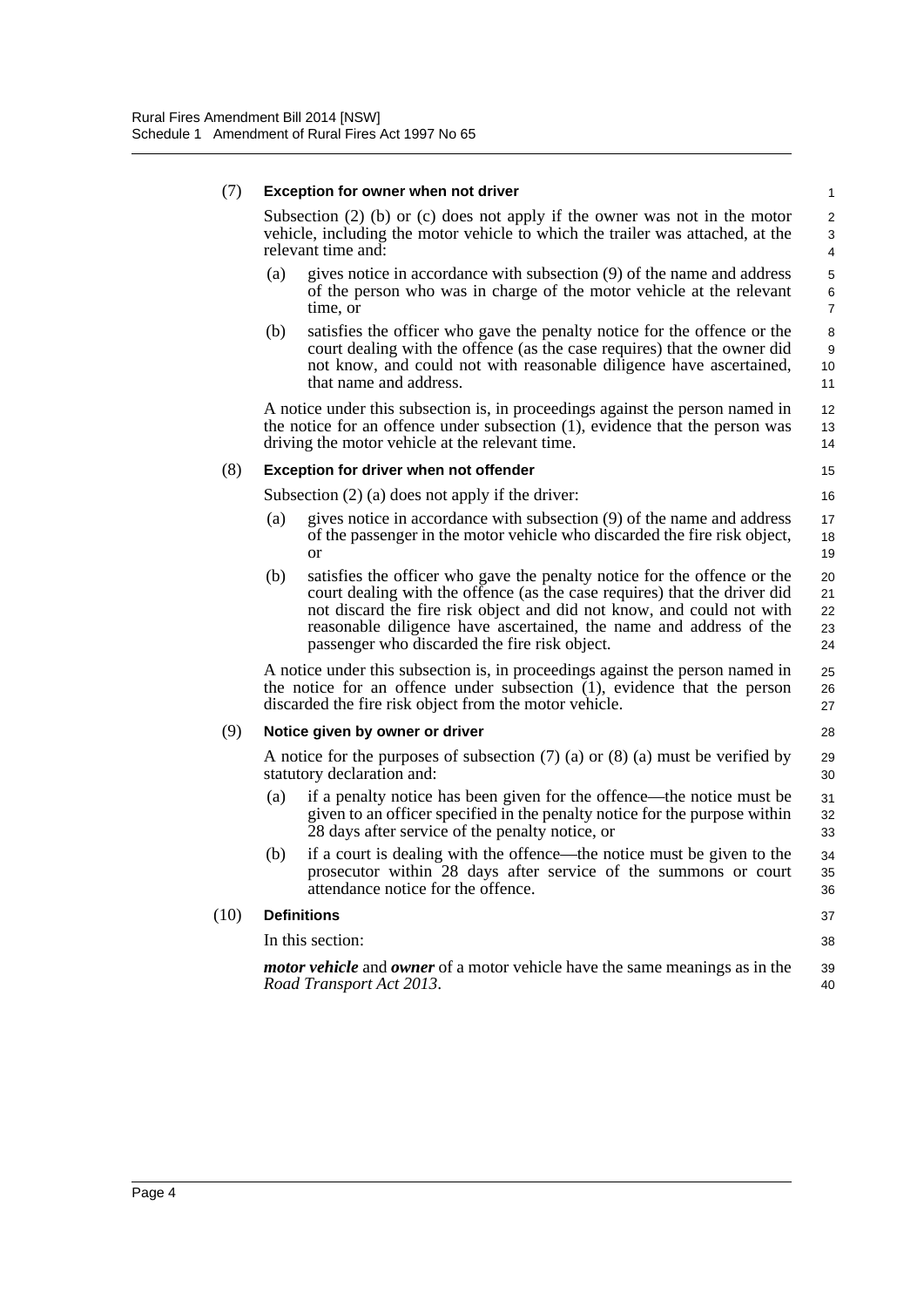#### **[5] Section 100 Offences**

Insert after section 100 (1):

2 3

1

|                                                                                      |        |                   | Insert after section $100(1)$ :                                                                                                                                                                                                                                                                                                                                                                                                                                                                               | $\overline{2}$                                                                |
|--------------------------------------------------------------------------------------|--------|-------------------|---------------------------------------------------------------------------------------------------------------------------------------------------------------------------------------------------------------------------------------------------------------------------------------------------------------------------------------------------------------------------------------------------------------------------------------------------------------------------------------------------------------|-------------------------------------------------------------------------------|
|                                                                                      |        | (1A)              | In determining the penalty for an offence under subsection (1) that was<br>committed when a total fire ban under Division 6 was in force in the part of<br>the State in which the fire was set or was permitted to escape, the court must<br>take the total fire ban into account as an aggravating factor.<br>Note. Section 21A (2) of the Crimes (Sentencing Procedure) Act 1999 sets out other<br>aggravating factors to be taken into account when determining the appropriate penalty<br>for an offence. | 3<br>$\overline{4}$<br>5<br>$6\phantom{1}6$<br>$\overline{7}$<br>$\bf 8$<br>9 |
|                                                                                      |        | (1B)              | A person who, without lawful authority:                                                                                                                                                                                                                                                                                                                                                                                                                                                                       | 10                                                                            |
|                                                                                      |        |                   | sets fire or causes fire to be set to the land or property of another person,<br>(a)<br>the Crown or any public authority, or                                                                                                                                                                                                                                                                                                                                                                                 | 11<br>12                                                                      |
|                                                                                      |        |                   | being the owner or occupier of any land, permits a fire to escape from<br>(b)<br>that land under such circumstances as to cause or be likely to cause<br>injury or damage to the person, land or property of another person or the<br>land or property of the Crown or a public authority,                                                                                                                                                                                                                    | 13<br>14<br>15<br>16                                                          |
|                                                                                      |        |                   | knowing that a total fire ban under Division 6 is in force in the part of the State<br>in which the fire is set or permitted to escape, is guilty of an offence.                                                                                                                                                                                                                                                                                                                                              | 17<br>18                                                                      |
|                                                                                      |        |                   | Maximum penalty: 1,200 penalty units or imprisonment for 7 years, or both.                                                                                                                                                                                                                                                                                                                                                                                                                                    | 19                                                                            |
|                                                                                      |        | (1C)              | If on the trial of a person for an offence under subsection (1B) the trier of fact<br>is not satisfied that the accused is guilty of the offence charged but is satisfied<br>on the evidence that the accused is guilty of an offence under subsection (1),<br>the trier of fact may find the accused not guilty of the offence charged but<br>guilty of an offence under subsection (1), and the accused is liable to<br>punishment accordingly.                                                             | 20<br>21<br>22<br>23<br>24<br>25                                              |
| [6]                                                                                  |        |                   | <b>Section 134 Proceedings for offences</b>                                                                                                                                                                                                                                                                                                                                                                                                                                                                   | 26                                                                            |
|                                                                                      |        |                   | Insert "or $(1B)$ " after "section $100 (1)$ " wherever occurring.                                                                                                                                                                                                                                                                                                                                                                                                                                            | 27                                                                            |
| [7]<br>Schedule 3 Savings, transitional and other provisions<br>Insert after Part 6: |        |                   | 28                                                                                                                                                                                                                                                                                                                                                                                                                                                                                                            |                                                                               |
|                                                                                      |        |                   |                                                                                                                                                                                                                                                                                                                                                                                                                                                                                                               | 29                                                                            |
|                                                                                      | Part 7 |                   | <b>Provisions consequent on enactment of Rural Fires</b><br><b>Amendment Act 2014</b>                                                                                                                                                                                                                                                                                                                                                                                                                         | 30<br>31                                                                      |
|                                                                                      | 27     | <b>Definition</b> |                                                                                                                                                                                                                                                                                                                                                                                                                                                                                                               | 32                                                                            |
|                                                                                      |        |                   | In this Part:                                                                                                                                                                                                                                                                                                                                                                                                                                                                                                 | 33                                                                            |
|                                                                                      |        |                   | amending Act means the Rural Fires Amendment Act 2014.                                                                                                                                                                                                                                                                                                                                                                                                                                                        | 34                                                                            |
|                                                                                      | 28     |                   | <b>Application of amendments</b>                                                                                                                                                                                                                                                                                                                                                                                                                                                                              | 35                                                                            |
|                                                                                      |        | (1)               | The amendments made to section 99A by the amending Act do not apply to an<br>offence under that section committed before the commencement of the<br>amending Act.                                                                                                                                                                                                                                                                                                                                             | 36<br>37<br>38                                                                |
|                                                                                      |        | (2)               | Section 100 (1A) (as inserted by the amending Act) does not apply to an<br>offence under section 100 (1) committed before the commencement of the<br>amending Act.                                                                                                                                                                                                                                                                                                                                            | 39<br>40<br>41                                                                |